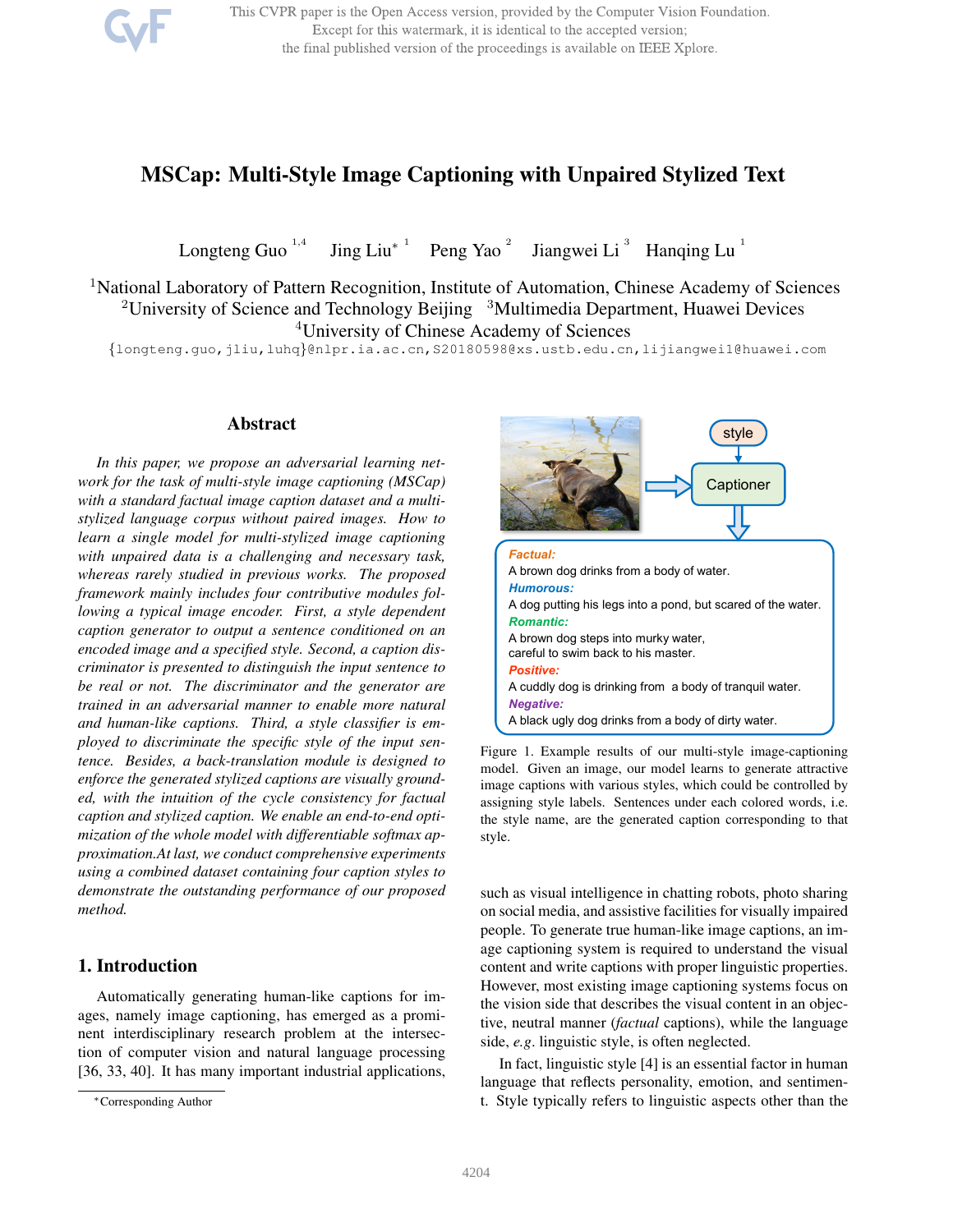message content. Figure 1 show the captions of distinctive styles for a given image, including factual, humorous, romantic, positive, and negative. Incorporating appropriate styles into image captions will greatly enrich their clarity and attractiveness, and thus foster user engagement and social interactions. Some efforts have been made on stylized image captioning, including explicitly modeling sentiment words [25], transforming word embeddings matrices [10], and factoring the problem into two separate subprocesses [24] *et al.* However, all these models are built to translate images into captions of a single caption style. So far there has not been an efficient way to simultaneously handle multiple styles. Their inefficiency results from the fact that in order to learn mappings between images and  $k$  caption styles,  $k$  distinctive models have to be trained. Meanwhile, the model can only learn from a specific style out of k and cannot fully utilize the entire training data, even though there exists common knowledge that could be learned from the whole k-style data, *e.g*. correspondence between words and image content.

To address this problem, a single-model solution for multi-style image captioning (MSCap) is desired to generate visually grounded and any desired stylized captions for a given image, while multi-style captioning resources including images and multi-style captions are explored jointly for the single-model training. Typically, training such a model requires fully annotated collections of aligned imagestylized-caption pairs (paired data) for each style. However, it is quite expensive to collect such paired multi-style captioning collections, especially when the numbers of images and styles increase. Compared to annotating stylized captions for each image, it is much easier and cheaper to collect a corpus of stylized sentences without aligned images. Therefore, it is challenging but valuable to design a multi-style captioning model by exploring such unpaired multi-stylized data in addition to handily available factual image-caption paired data (*e.g*. MS COCO [22] dataset), which motivates our work.

In this paper, we propose an adversarial learning network to handle the problem of multi-style image caption generation simultaneously with factual image-caption pairs, and unpaired stylized captions. Given an image and its desired captioning style as input, the proposed model generates its corresponding stylized caption. Specifically, the proposed adversarial learning framework consists of five modules in which the first module is a typical image encoder, and the following four modules are the main focuses of this paper. First, we design a style dependent caption generator to output a sentence conditioned on an encoded image and a specified style. Second, a caption discriminator is presented to distinguish the input sentence is real or not. The discriminator is performed in an adversarial manner with the generator during training, and thus guides the generator towards generating more natural and human-like caption. Third, a style classifier is introduced to discriminate what the specific style of the input sentence is. We further introduce a back-translation module to ensure that the generated stylized captions are visually grounded. The basic intuition is that there exists content consistency between a stylized caption and a factual caption describing the same image. Given a pair of image and factual caption, if we generate, *e.g*., a humorous caption from the image, and then translate it into a factual caption, we should arrive at the real factual caption. We name this process back-translation and implement it via a multilingual neural machine translation (NMT) [14] model in which the multi-stylized captions are regarded as source languages, and the factual caption as the target language. Overview of the framework is illustrated in Figure 2. We enable an end-to-end optimization of the whole model with differentiable softmax approximation [13] which anneals smoothly to discrete case. At last, we conduct comprehensive experiments using a combined dataset containing five caption styles: humorous, romantic, positive, negative and factual styles. As far as our knowledge goes, our work is the first to successfully perform multistyle image captioning with unpaired stylized data. In summary, the main contributions of this paper are:

- We propose MSCap, a unified multi-style image captioning model that learns to map images into attractive captions of multiple styles. The model is end-toend trainable without using supervised style-specific image-caption paired data.
- We design a novel style-dependent caption generator that which enables leveraging unpaired stylized captions for model pre-training. And we introduce a backtranslation module to assure the generated captions to be consistent with the image content.
- We provide both qualitative and quantitative results on the multi-style and single-style image captioning tasks, showing the superiority of our proposed model.

## 2. Related Work

## 2.1. Image Captioning

Recent advances in deep learning and release of large scale datasets, *e.g*. MS COCO [22] and Flickr30k [27], have led to end-to-end trainable image captioning models. Most modern image captioning systems adopts the encoderdecoder framework [36, 40, 38, 41], where a convolutional neural network (CNN) encodes images into visual features, and a RNN takes the image features as inputs to decode them into sentences, typically trained end-to-end by maximum likelihood estimation. It has been shown that attention mechanisms [40, 23, 1] and high-level attributes/concepts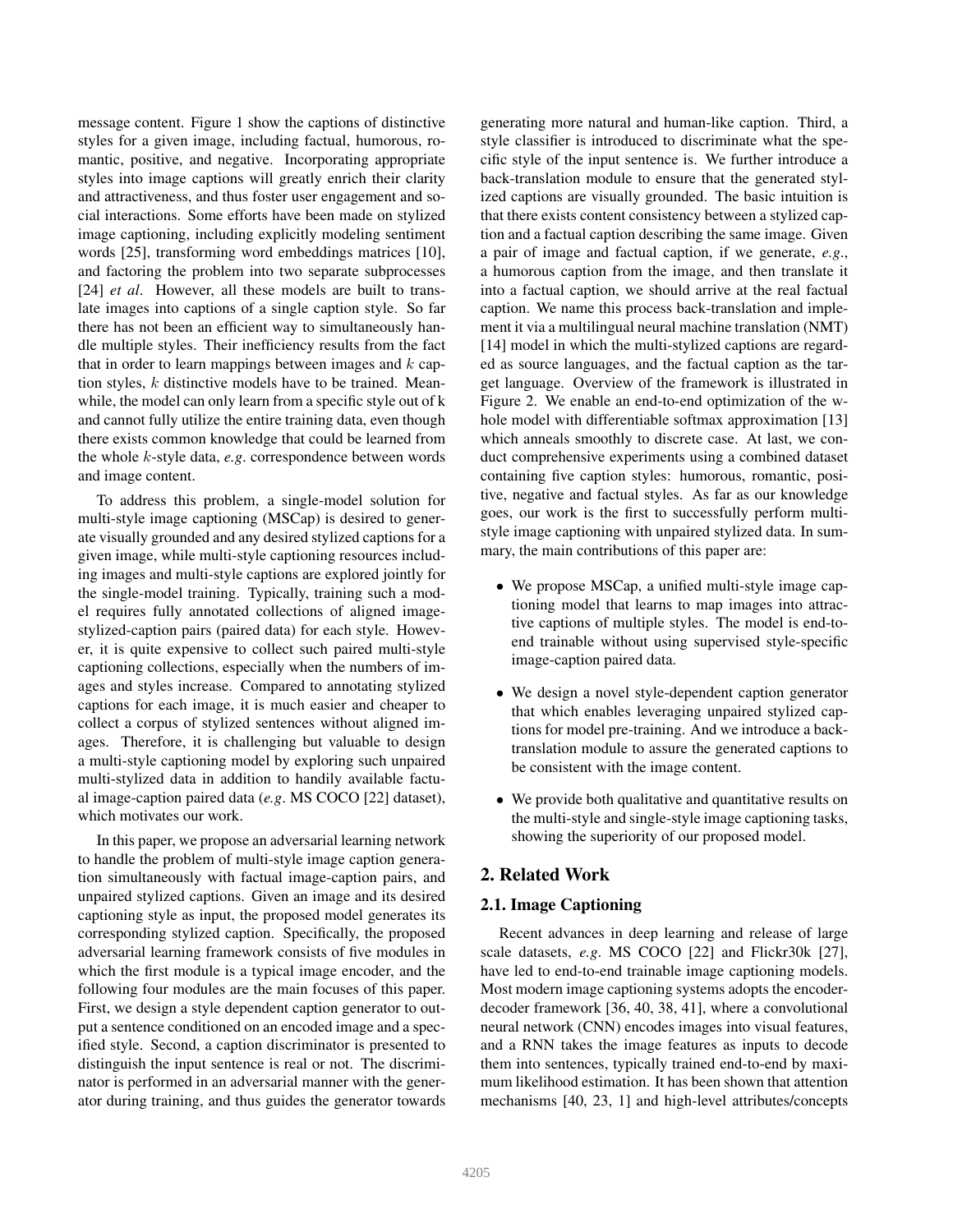[42, 48] can help image captioning. Recently, reinforcement learning is introduced into image captioning models to directly optimize task-specific metrics [28, 46]. Some works adopts GANs to generate human-like [29] or diverse captions [21].

## 2.2. Stylized Image Captioning

Stylized image captioning aims at generating captions that are successfully stylized and describe the image content accurately. Some works have been proposed to tackle this task, which could be divided into two categories: models using parallel stylized image-caption data (supervised mode) [25, 7, 31, 43] and models using non-parallel stylized corpus (semi-supervised mode) [10, 24]. SentiCap [25] handles the positive/negative styles and proposes to model word changes with two parallel Long Short Term Memory networks (LSTM) and word-level supervisions. StyleNet [10] handles the humorous/romantic styles by factoring the input weight matrices to contain a style specific factor matrix. SF-LSTM [7] experiments on the above four caption styles and propose to learn two groups of matrices to capture the factual and stylized knowledge, respectively.

However, all these works are built to translate images into captions of a single caption style, while our model can simultaneously handle multiple styles. More similar to our work, You *et al*. [43] propose two simple methods to inject sentiments into image captions and can control the sentiment by providing different sentiment labels. However, this model is trained in supervised mode, while our model works in a harder semi-supervised mode with no requirement on parallel stylized data.

#### 2.3. Generative Adversarial Networks

The Generative Adversarial Networks (GANs) [11] framework learn generative models without explicitly defining a loss function for a target distribution. GANs has shown promising results in fields of computer vision, including image super-resolution [20], photo editing [6, 30], domain adaptation [35, 5], image-to-image translation [26, 15, 9] and text-to-image translation [45]. Though GANs have achieved great successes on computer vision applications, there are only little progress on applying it to sequence generation tasks because the non-differentiability of discrete word tokens makes generator optimization difficult. Recently, some techniques have been proposed to addresses the none-differentiable challenge [19, 44, 13]. In our work, we employ the method proposed in [13] which uses continuous relaxation to approximate the discrete sampling process so that the training procedure can be effectively optimized through back-propagation.

#### 3. MSCap for Multi-Style Image Captioning

We first present the overview of our MSCap framework (Sec. 3.1), then describe each module of it and introduce the objectives and strategy for training.

#### 3.1. Framework Overview

The overall framework of the proposed MSCap is illustrated in Figure 2. It is comprised of five basic subnetworks, i.e., an image encoder  $E$ , a caption generator  $G$ , a caption discriminator  $D$ , a style classifier  $C$ , and a back-translation network T. We are given a factual dataset  $\mathcal{P} = \{(x, \hat{y}_f)\}\,$ , with paired image  $x$  along with its corresponding factual caption  $\hat{y}_f$ , and a collection of unpaired stylized sentences  $\mathcal{P}^u = \{(\hat{y}_s, s)\}, s \in \{s_1...s_k\}$  containing captions of k distinctive styles, where  $\hat{y}_s$  denote a stylized caption with style s. We regard the factual captions  $\hat{y}_f$  as having the "factual" style, denoted as  $s_0$ , which would help model training since the large dataset of factual captions can be included in the training data. We denote the extended stylized corpus dataset as  $\mathcal{P}' = \{(\hat{y}_s, s)\}, s \in \{s_0, ..., s_k\}.$  Given an image  $x$  and a style label  $s$ , we aim at generating a sentence  $y$ such that: 1) y is a natural sentence, 2) y is of style s, and 3)  $(x, y)$  forms a relevant pair.

The caption generator  $G$  conditions on the encoded image features  $E(x)$  and a target style label s to generate a sentence y, *i.e.*  $y = G(E(x), s)$ . This sentence is fed into  $D$ ,  $C$ , and  $T$  for enforcing it to satisfy the three requirements, respectively. Specifically, the discriminator D classifies whether a caption is a natural, human-like caption by distinguishing the fake generated caption  $y$  from real human-written captions  $(\hat{y}_s, s \in \{s_0, ..., s_k\})$ . The style classifier  $C$  produces probability distributions of  $y$  belonging to each of the  $k + 1$  style categories, and a style classification loss is thus calculated for enforcing  $y$  to be in the given style s. The back-translation module  $T$  ensures  $y$  is visually grounded on  $x$ . That is achieved by "translating" y back into  $\hat{y}_f$  (*i.e.*  $T(y, s) \rightarrow \hat{y}_f$ ) in the sense of cycleconsistency [49]. The whole system is end-to-end trained by using differentiable softmax approximation in the caption generator.

#### 3.2. Image Encoder

Given an image  $x$ , we first encode it to obtain image features using a deep CNN. The image features could be a static, global pooled representation of the image [37], or the spatial visual features [40]. Based on the features, a visual context vector is obtained for each time step, by directly using the static feature or calculating adaptively with the soft-attention mechanism [40] from the visual features. In this paper, we use the static feature to be consistent with precious works, thus the context vector  $c^v$  is  $c^v = E(x)$ .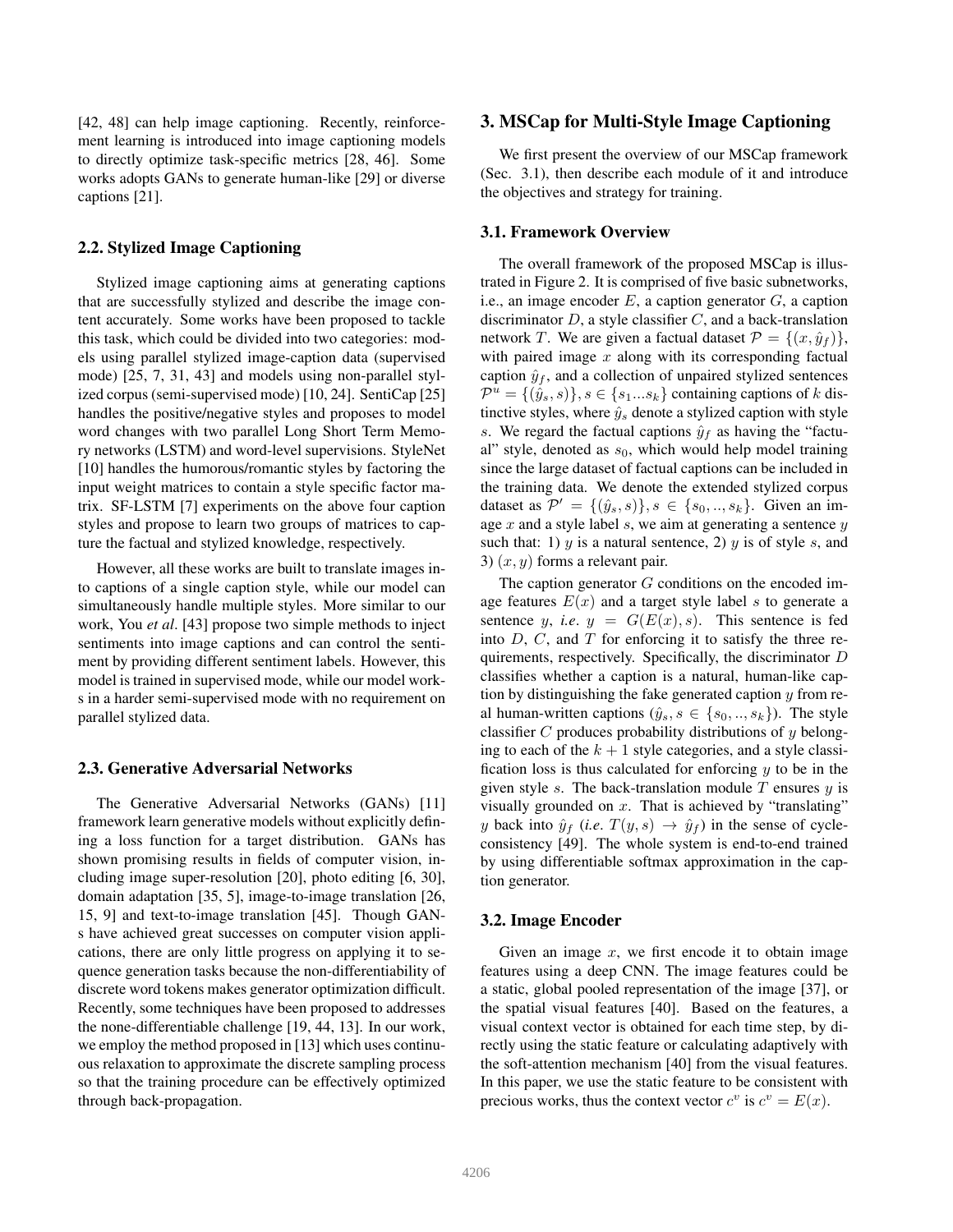

Figure 2. Overall framework of our MSCap. The multi-style caption generator takes in the encoded image feature and a style indicator as input to generate a caption with target style. The adversarial loss, style classification loss, and back-translation loss are then calculated based on the discriminator, classifier, and back-translation network, respectively. The red arrows denote gradient propagation enabled by the differentiable approximation.

#### 3.3. Caption Generator

We design a style-dependent caption generator  $G$  that fully capture the language properties of each style by enabling directly training G with unpaired stylized captions.

**Condition**  $G$  on style labels. To effectively inject style conditions into G, we use an  $(k + 1)$ -dimensional one-hot vector to represent the  $k + 1$  different styles, with each element represents a corresponding style. we first feed s into a style embedding layer and then concatenate the resulting style embedding vector with the input word embedding vector as the input vector  $(w_t)$  to the LSTM at each step.

Enable training on unpaired corpus. For unpaired stylized corpus, its syntax and grammar rules are significantly different from that of the paired factual captions. Therefore, it's beneficial to explicitly model the language properties of the unpaired corpus. However, current models usually adopt the "injecting" mode [34], which deeply couples the visual and linguistic information inside the recurrent loop of the RNN/LSTM, as is shown in Figure 3 (a). Such a mode fails to capture the language properties of unpaired corpus because the model cannot be trained without the presence of images.

To address this problem, we base  $G$  on the "**merging**" mode [34] and a style gate (as is shown in Figure 3 (b) ). We first move the visual context out of the LSTM, leaving the LSTM modeling the linguistic information only. We then introduce an additional multimodal fusion module to merge the visual context  $c^v$  and linguistic context  $c_t^l$  for predicting words. The style gate provides the word predictor a fallback option to rely only on  $c_t^l$  when the image is unavailable. Inspired by [23], we design the style gate to adaptively assign

different weights to  $c^v$  and  $c_t^l$ :

$$
g_t = \sigma(w_g^T \tanh(W_g[c_t^l; h_t] + b_g)), \tag{1}
$$

$$
c_t = g_t c_t^l + (1 - g_t)c^v,
$$
\n(2)

where  $[:,]$  indicates concatenation,  $c_t$  is the mixed context vector,  $h_t$  is hidden state of LSTM, and  $\sigma$  is the sigmoid activation.  $c_t^l$  is calculated by  $l_t = \sigma(W_l[w_t; c^v; h_t] + b_l), c_t^l =$  $l_t \odot \tanh(m_t)$ , where  $l_t$  is a gate vector,  $m_t$  is the memory cell state of the LSTM,  $w_t$  is the input vector,  $\sigma$  is the sigmoid activation and ⊙ represents element-wise product. A higher  $g_t$  means more focus on the linguistic context. Finally, the mixed context vector  $c_t$  is concatenated with the hidden state  $h_t$  and is then fed into the word classifier to produce the probability over the vocabulary of possible words:

$$
p_t = \text{softmax}\left(\frac{W_o[c_t; h_t]}{\tau}\right),\tag{3}
$$

where  $\tau \in (0, 1)$  a temperature parameter. When training with the unpaired stylized corpus, it is natural to turn the style gate only to the linguistic context vector, *i.e*.  $g_t = 1, c_t = c_t^l$ . In this case, the model relies totally on the linguistic context for word prediction, and becomes a pure language model.

We pre-train the caption generator with both paired factual data  $P$  and unpaired stylized corpus  $P^u$  by maximizing the log-likelihood of the ground-truth captions:

$$
\theta^* = \arg \max_{\theta} \mathbb{E}_{(x, \hat{y}_f) \in \mathcal{P}} \log p(\hat{y}_f | x, s_0; \theta) +
$$
  

$$
\mathbb{E}_{(\hat{y}_s, s) \in \mathcal{P}^u} \log p(\hat{y}_s | s; \theta),
$$
 (4)

where  $\theta$  is the parameters of G and  $s_0$  denotes the factual style.

#### 3.4. Adversarial Loss

To make the generated captions indistinguishable from real captions, we adopt adversarial training with a discrim-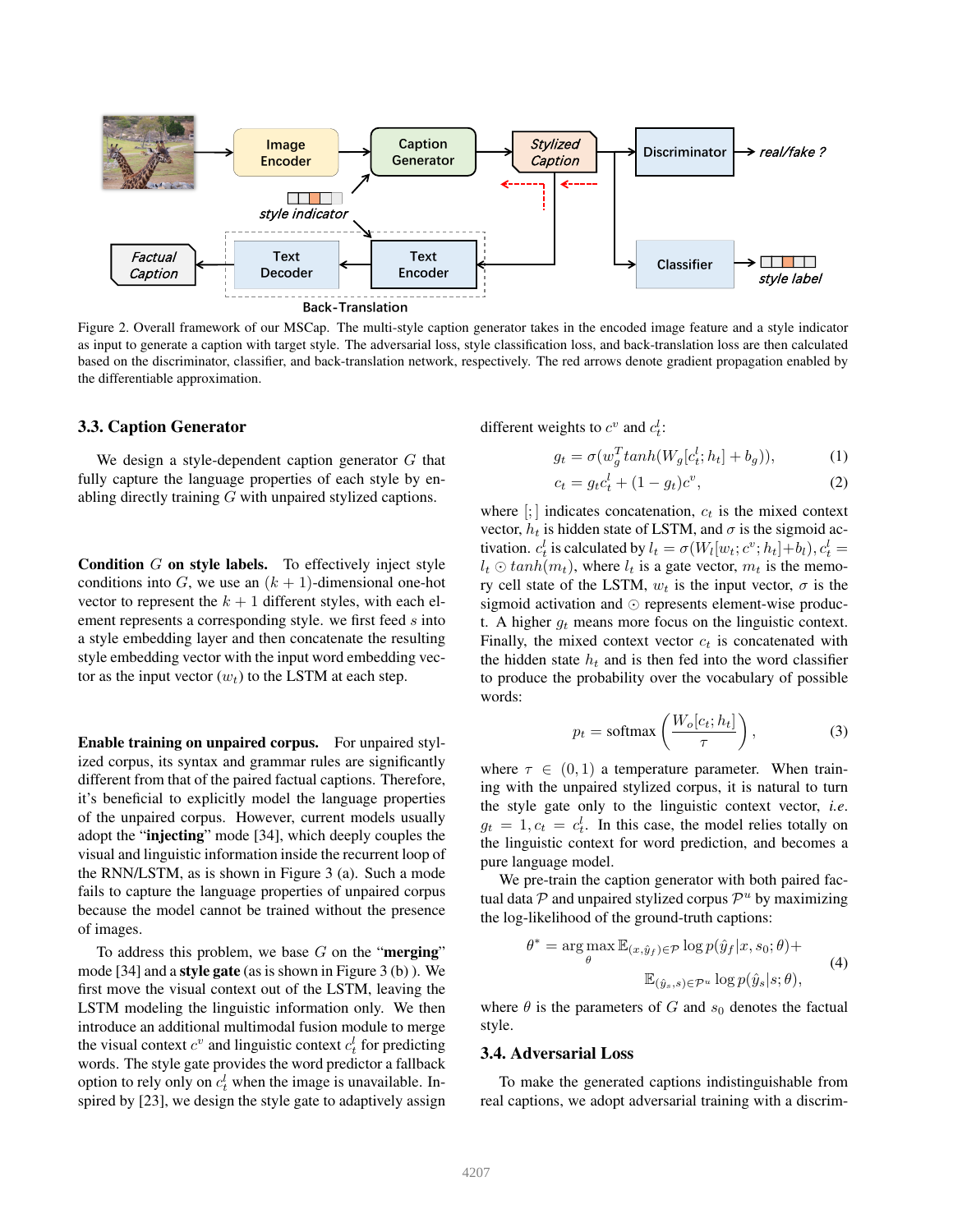

Figure 3. Comparison between the injecting and merging modes. Our generator cooperates the merging mode with the style gate  $(g_t)$ in (b)), which enables training directly with unpaired corpus.

inator D, where G generates a fake caption  $G(x, s)$  and D tries to distinguish it from real captions. The adversarial loss [11] is calculated by:

$$
\mathcal{L}_{adv} = \mathbb{E}_{\hat{y}}[\log D(\hat{y})] + \mathbb{E}_{x,s}[1 - \log D(G(x,s))], \quad (5)
$$

where  $\hat{y}$  is a real caption from  $\mathcal{P}'$ , x is an image from  $\mathcal{P}$ , and s is a style label randomly sampled from  $\{s_0, ..., s_k\}$ . G tries to minimize this objective, while  $D$  tries to maximize it.

#### 3.5. Style Classification Loss

Given an image  $x$  and a target style label  $s$ , it is required that the generated caption should correctly own the target style. To satisfy this condition, we employ an style classifier  $C$  to constrain the generated caption  $y$  to own the desired style, *i.e.*  $C(G(x, s)) \rightarrow s$ . The style classification loss for  $C$  and  $G$  is formulated as follows:

$$
\mathcal{L}_{cls} = \mathbb{E}_{\hat{y}}[-\log C(s_0|\hat{y})] + \mathbb{E}_{x,s}[-\log C(s|G(x,s))].
$$
\n(6)

#### 3.6. Back-Translation Loss

By minimizing the adversarial and classification losses (Eqn. 5 and 6) , G is trained to generate captions that are human-like and classified to its correct target style. However, minimizing the two losses along does not guarantee that generated captions accurately describe the content of its input images, *i.e*. visually grounded. To alleviate this problem, we introduce the back-translation module  $T$  to impose a condition on the relation among  $y$ ,  $\hat{y}_f$ , and x.

We begin from the observation that the factual imagecaption pair  $(x, \hat{y}_f)$  shares the same content information. From this point, the relevancy between the generated caption  $y$  and the image  $x$  can be approximated by the relevancy between y and the "ground-truth" factual caption  $\hat{y}_f$ . Thus, we constrain y to be consistent with  $\hat{y}_f$  in the sense of sentence content. This is achieved by using the backtranslation module T that "translates" y back into  $y_f$ , *i.e.*   $T(y, s) \rightarrow \hat{y}_f$ . T is implemented as a multilingual neural machine translation (NMT) network in which the multistylized captions are regarded as source languages, and the factual caption as the target language. Concretely,  $T$  includes a text encoder that takes  $y$  and the target style labels s as inputs, and a followed text decoder that takes the outputs of the text encoder as input to generate a sentence. We then formulate the back-translation loss as minimizing the negative log-likelihood of the factual caption:

$$
\mathcal{L}_{trans} = \mathbb{E}_{(x,\hat{y}_f),s}[-\log p(\hat{y}_f|G(x,s),s;T)].
$$
 (7)

Another possible method to enforce cycle-consistency is directly translating  $y$  back into the image  $x$  (or image features  $E(x)$ ) [45, 47]. However, the text-to-image synthesis itself is a tough task and so far the performance is far from satisfaction. While translation between two sentences is much more mature and practical.

### 3.7. Full Objectives

Finally, the objective functions for  $G, D, C$ , and  $T$  are written, respectively, as

$$
\mathcal{L}_G = -\lambda_{adv}\mathcal{L}_{adv} + \lambda_{cls}\mathcal{L}_{cls} + \lambda_{trans}\mathcal{L}_{trans},
$$
  

$$
\mathcal{L}_D = \mathcal{L}_{adv}, \ \mathcal{L}_C = \mathcal{L}_{cls}, \ \mathcal{L}_T = \mathcal{L}_{trans},
$$
 (8)

where  $\lambda_{adv}$ ,  $\lambda_{cls}$  and  $\lambda_{trans}$  are hyper-parameters for balancing the losses.

#### 3.8. Training Strategy

Adversarial training over the discrete samples generated by G hinders gradients propagation. Although samplingbased gradient estimator such as REINFORCE [39, 44] can by adopted, we found that training with these methods can be unstable due to the high variance of the gradient and also inefficient since Monte Carlo roll-out if often required. Instead, we employ the continuous approximation technique proposed by Hu *et al*. [13] to enable end-to-end optimization of the whole model.

Specifically, instead of sampling a single *hard* word (one-hot vector) from  $p_t$  (Eqn. 3), we consider the peaked distribution vector  $p_t$  itself as a *soft* word, which is the output of G at the t-th step and servers as an input in the  $t+1$ -th step. At the  $(t + 1)$ -th step, we compute the word embedding vector with  $e_{t+1} = W_e p_t$ , where  $p_t \in \mathbb{R}^N$ ,  $e_{t+1} \in \mathbb{R}^d$ , and  $W_e \in \mathbb{R}^{d \times N}$  is the word embedding matrix.  $e_{t+1}$  is then fed into the LSTM. The temperature  $\tau$  gradually anneals to 0 (the discrete case) as training proceeds. We empirically find that this simple yet effective approach enjoys low variance and fast convergence. In practice, we employ the Wasserstein GAN [2] for optimizing the adversarial loss  $\mathcal{L}_{adv}.$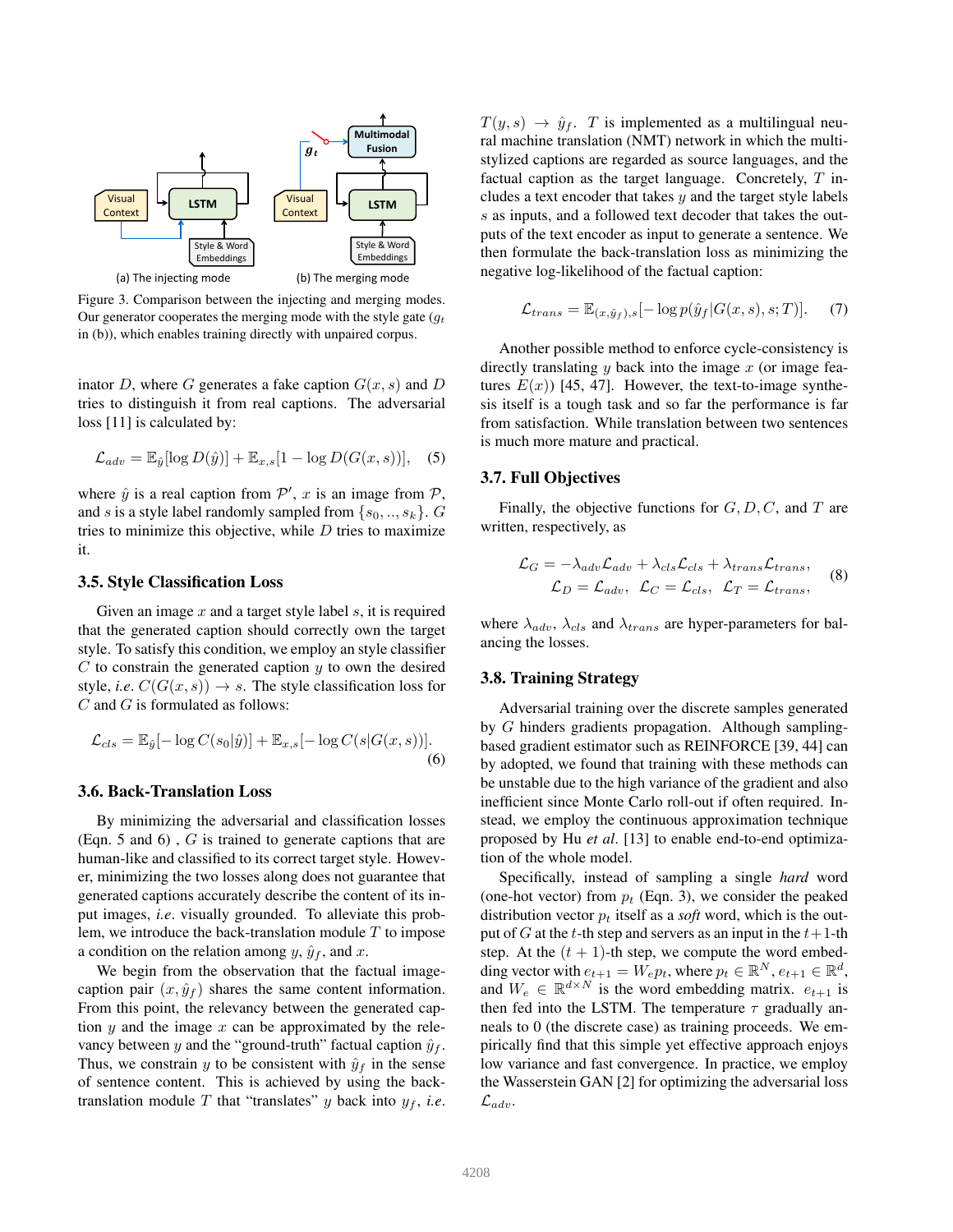## 4. Experimental Setup

## 4.1. Dataset

We conduct experiments on two publicly available stylized image caption datasets, FlickrStyle10K [10] and SentiCap [25], and a large factual image-caption dataset, MS COCO [22]. COCO is a large image captioning dataset, containing 82783, 40504 and 40775 images for training, validation and test, respectively, with 5 factual captions for each image. FlickrStyle10K contains 10K Flickr images with stylized captions. However, only the 7K training set are public, in which each image is labeled with 5, 1, and 1 captions for factual, humorous, and romantic styles, respectively. Following [7], we randomly select 6,000 and 1,000 of them as the training and test sets, respectively. SentiCap is an image sentiment captioning dataset based on COCO images, which contains images that are labeled by 3 positive and 3 negative sentiment captions. The positive and negative subsets contain 998/673 and 997/503 images for training/testing, respectively. We randomly sample 100 images from each of the training splits for evaluation. For convenience, we denote the humorous, romantic, positive, negative styles, and factual as Humor, Roman, Pos, Neg, and Fact, respectively. For stylized data, during training, only the captions from the training split are used, while when testing, both the images and captions from the test split are used for benchmarking the models. The training set of CO-CO is used as the paired factual dataset  $P$  while the captions from all the five styles are used as the unpaired stylized corpus  $\mathcal{P}'$ .

### 4.2. Compared Approaches

There are only few works that address the stylized image captioning problem with unpaired data (semi-supervised learning) as ours do. Thus, we also compare our model with models using paired training data, *i.e*. learning in fully-supervised mode. We compare our approach with the following methods:

- NIC [36]: the standard encoder-decoder model. We train it with factual image-caption pairs from COCO and treat it as the factual baseline.
- NIC-FT: We finetune the trained NIC model with paired stylized data on each of the four styles separately.
- SF-LSTM [7]: the current state-of-the-art supervised model for single-style image captioning.
- StyleNet [10]: the single-style semi-supervised model that factors the input weight matrices to contain a style specific factor matrix. We implement this model to first pre-train it with paired factual data and then separately train four models for each style.

#### 4.3. Implementation Details

We extract the 2048-dimensional image features from the last pooling layer of ResNet-101 [12]. The dimensions of the caption generator's LSTM hidden states and word embeddings are fixed to 512 for all of the models discussed herein. The dimensions of the style embeddings are set to 20. The discriminator  $D$  and classifier  $C$  are implemented as CNNs [16] with highway connections [17]. The backtranslation network T is built on two Gated Recurrent Unit (GRU) [8] networks, which are used as the text encoder and decoder, respectively. The global attention mechanism [3] is adopted in the decoder to decide which part of the source sentence to pay attention to. All the sub-networks share the same word embedding and style embedding. We first pre-train the generator using both the paired factual imagecaption data and unpaired stylized corpus (Eqn. 4), with an initial learning rate of  $5 \times 10^{-4}$ .

After that, we train the whole network, including  $G, D, C$ , and T, all together according to Eqn. 8. We use ADAM [18] optimizer for all the sub-networks, and use fixed learning rates of  $5 \times 10^{-5}$  for  $G, D, C$  and  $5 \times 10^{-4}$ for  $T$ . We train  $D$  for 5 times more than  $G$ . We use a minibatch size of 80. Beam search with a beam size of 3 is used when testing. We use a fixed temperature  $\tau$  of 0.1. We set  $\lambda_{adv}$ ,  $\lambda_{cls}$ , and  $\lambda_{trans}$  to 0.2, 1, and 5, respectively.

## 5. Experimental Results

#### 5.1. Quality of Generated Captions

We evaluate the quality of generated captions in terms of relevance with input images, fluency, and accuracy of style.

Relevancy For each of the five styles, the image-stylized caption pairs in the testing split could be used for benchmarking the models [25, 7]. We report the widely used automatic evaluation metrics, BLEU-1, BLEU-3, METE-OR, and CIDEr [22]. These metrics are mostly based on ngram overlap, which are not perfect metrics for evaluating stylied captions because stylized image captioning allows more flexibility for choosing words and phrases used to describe an image. Table 1 and 2 summarize the results on the Pos/Neg and Roman/Humor styles, respectively. Compared with the semi-supervised model, *i.e*. StyleNet, our multistyle model achieves the best performance on all styles, including Pos, Neg, Roman, and Humor. Compared with fully-supervised models, our model is close to these models on the Pos/Neg styles. While on the harder Roman/Humor styles, the scores are lower because the humor/roman captions are typically much longer and more flexible. Specifically, our model gets comparable scores on BLEU-1, while its BLEU-3 score is lower. That is corresponding to our intuition: because BLEU-n measures the precision and recall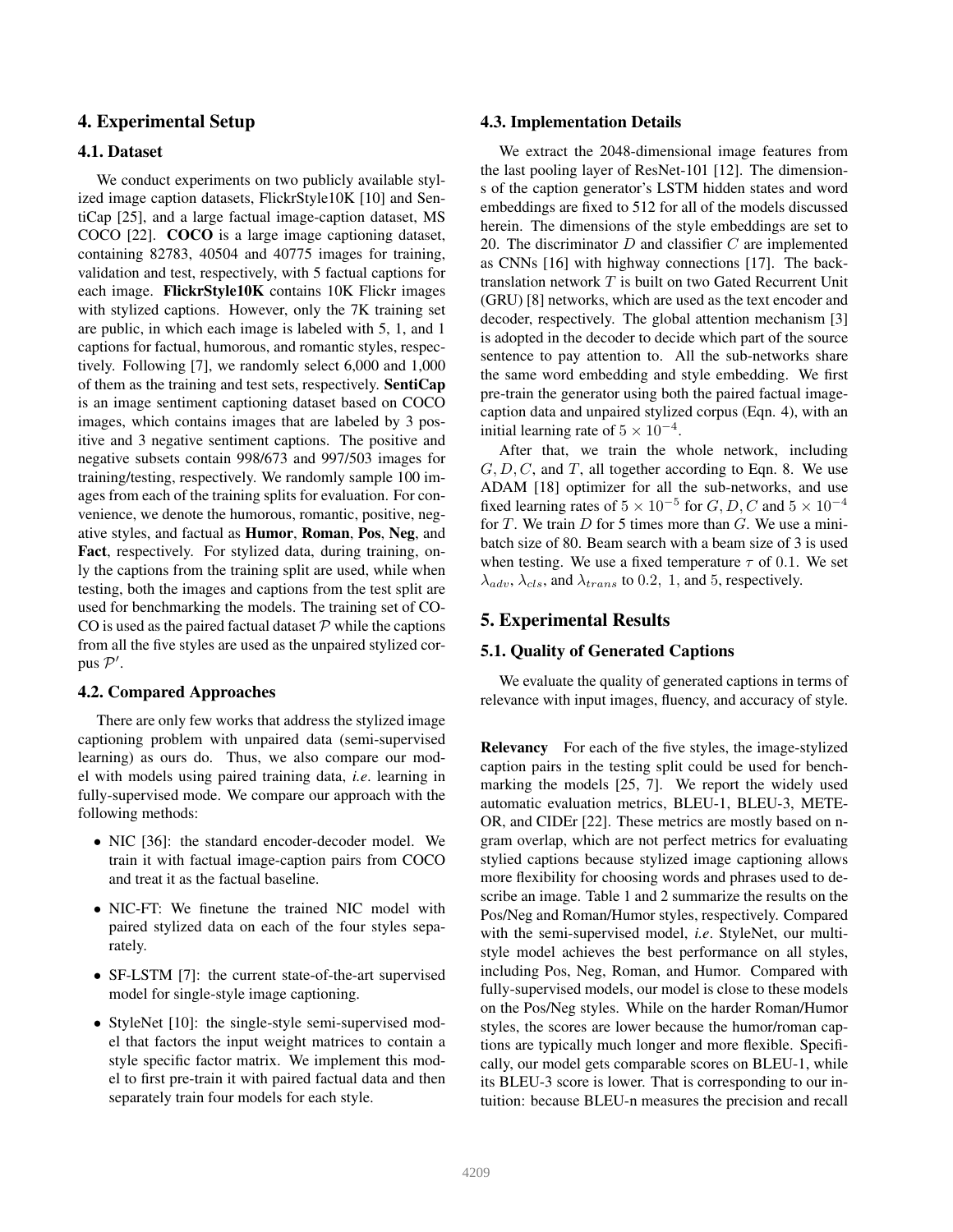Table 1. Performance comparisons on the test splits of Pos and Neg styles. unpaired means the model uses unpaired stylized text for training, *i.e*. semi-supervised learning. B@n, M, C, ppl., cls. are short for BLEU-n, METEOR, CIDEr, perplexity, style classification accuracy  $(\%)$ , respectively. For ppl. smaller is better, for the others larger is better.

|                | $Um-$      | Multi- |      |      | Positive |      |                          |                   |                 |             | Negative |      |           |      |
|----------------|------------|--------|------|------|----------|------|--------------------------|-------------------|-----------------|-------------|----------|------|-----------|------|
| Model          | paired     | style  | B(@) | B@3  | M        |      | ppl.                     |                   | cls. $\mid$ B@1 | <b>B</b> @3 | M        |      | ppl.      | cls. |
| NIC            | no         | no     | 47.6 | 16.3 | 14.9     | 55.1 |                          | $25.6$ 22.4       | 46.9            | 16.1        | 14.8     | 54.0 | 25.4 23.2 |      |
| NIC-FT         | no         | no     | 48.2 | 17.3 | 16.6     | 54.3 | 20.4                     | 91.3              | 47.3            | 17.8        | 16.1     | 55.4 | 21.5 89.5 |      |
| <b>SF-LSTM</b> | no         | no     | 50.5 | 19.1 | 16.6     | 60.0 | $\overline{\phantom{m}}$ | $\qquad \qquad -$ | 50.3            | 20.1        | 16.2     | 59.7 |           |      |
| StyleNet       | <b>ves</b> | no     | 45.3 | 12.1 | 12.1     | 36.3 | 24.8                     | 45.2              | 43.7            | 10.6        | 10.9     | 36.6 | 25.0      | 56.6 |
| <b>MSCap</b>   | <b>ves</b> | ves    | 46.9 | 16.2 | 16.8     | 55.3 | 19.6                     | 92.5              | 45.5            | 15.4        | 16.2     | 51.6 | 19.2      | 93.4 |

|                |        | Table 2. Ferformance comparisons on the test spills of Nomali and Humor styles. |          |     |      |          |      |                   |             |     |      |      |      |      |
|----------------|--------|---------------------------------------------------------------------------------|----------|-----|------|----------|------|-------------------|-------------|-----|------|------|------|------|
|                | $Un-$  | Multi-                                                                          | Romantic |     |      | Humorous |      |                   |             |     |      |      |      |      |
| Model          | paired | style                                                                           | B@1      | B@3 | М    |          | ppl. | cls.              | <b>B</b> @1 | B@3 | M    |      | ppl. | cls. |
| NIC            | no     | no                                                                              | 25.1     | 7.0 | 10.6 | 33.0     | 61.6 | 24.3              | 25.5        | 7.2 | 9.7  | 33.5 | 57.1 | 25.5 |
| NIC-FT         | no     | no                                                                              | 26.9     | 7.5 | 11.0 | 35.4     | 27.7 | 82.6              | 26.3        | 7.4 | 10.2 | 35.1 | 31.8 | 80.1 |
| <b>SF-LSTM</b> | no     | no                                                                              | 27.8     | 8.2 | 11.2 | 37.5     |      | $\qquad \qquad -$ | 27.4        | 8.5 | 11.0 | 39.5 |      |      |
| StyleNet       | yes    | no                                                                              | 13.3     | 1.5 | 4.5  | 7.2      | 52.9 | 37.8              | 13.4        | 0.9 | 4.3  | 11.3 | 48.1 | 41.9 |
| <b>MSCap</b>   | yes    | ves                                                                             | 17.0     | 2.0 | 5.4  | 10.1     | 20.4 | 88.7              | 16.3        | 1.9 | 5.3  | 15.2 | 22.7 | 91.3 |

Table 2. Performance comparisons on the test splits of Roman and Humor styles.

of n-grams, it is too hard for a semi-supervised model to achieve the exact matching of long phrases, *e.g*. 3-grams.

Fluency We evaluate the fluency of the generated captions in terms of the target style. We use a language modeling toolkit, SRILM [32], to test the fluency of generated sentences. SRILM calculates the perplexity of the generated sentences using the trigram language model trained on the respective corpus. We train such language models on each of the stylized corpus and compute the perplexity scores (denoted as ppl.) for the generated captions of each style and each model. Lower perplexity score of a caption indicates it is more fluent and appropriately stylized. The results are shown in Table 1 and 2 (see ppl. columns). As we can see, our approach maintains the lowest perplexity scores across all styles, including the supervised models. Particularly, our model maintains significantly better fluency than StyleNet.

Style accuracy We measure how often a generated caption has the correct target style according to a pre-trained style classifier. For this purpose, we use the TextCNN [16] as a style judger. It's trained on the  $\mathcal{P}'$  dataset and achieves nearly perfect accuracy of 97.8%. The results of the style classification accuracy (denoted as cls.) are shown in Table 1 and 2 (see cls. columns). As can be seen, across all styles, our model achieves the highest style classification accuracy among all methods, including the oracle method, NIC-FT.

Table 3. Ablation study results. The scores of each metrics are its average scores on four styles (*e.g*. Pos, Neg, Humor, Roman).

| Model            | Cider | Perplexity $\downarrow$ | Style acc.% |
|------------------|-------|-------------------------|-------------|
| <b>NIC</b>       | 43.9  | 42.4                    | 23.9        |
| NIC-FT           | 45.1  | 25.4                    | 85.9        |
| <b>StyleNet</b>  | 22.9  | 37.7                    | 45.4        |
| <b>MSCap</b>     | 33.1  | 20.5                    | 91.5        |
| MSCap w/o adv.   | 14.6  | 57.1                    | 66.7        |
| MSCap w/o cls.   | 20.5  | 49.6                    | 30.0        |
| MSCap w/o trans. | 7.72  | 13.6                    | 96.0        |
| MSCap w/o XE.    | 30.3  | 22.2                    | 88.7        |

Human evaluations Automatic evaluation metrics cannot perfectly reflect the stylized captions' quality in the users' minds. Therefore, we perform human evaluation on the generated captions in terms of fluency, relevancy and style appropriateness. We randomly selected 50 images from the testing set and generate stylized captions for each image, resulting totally  $50 \times 4$  image-caption pairs to be evaluated. We asked 10 volunteers to rate the captions. The volunteers were asked to rank the generated captions in terms of their fluency, relevancy, and style appropriateness. Fluency was rated from 0 (unreadable) to 3 (perfect). Relevancy was rated from 0 (unrelated) to 3 (very related). Style appropriateness means whether a caption appropriately owns the desired styles, rated from 0 (bad) to 3 (perfect). The scores on each style and their average are shown in Table 4. As we can see, our MSCap rates between  $1.92 \sim 2.62$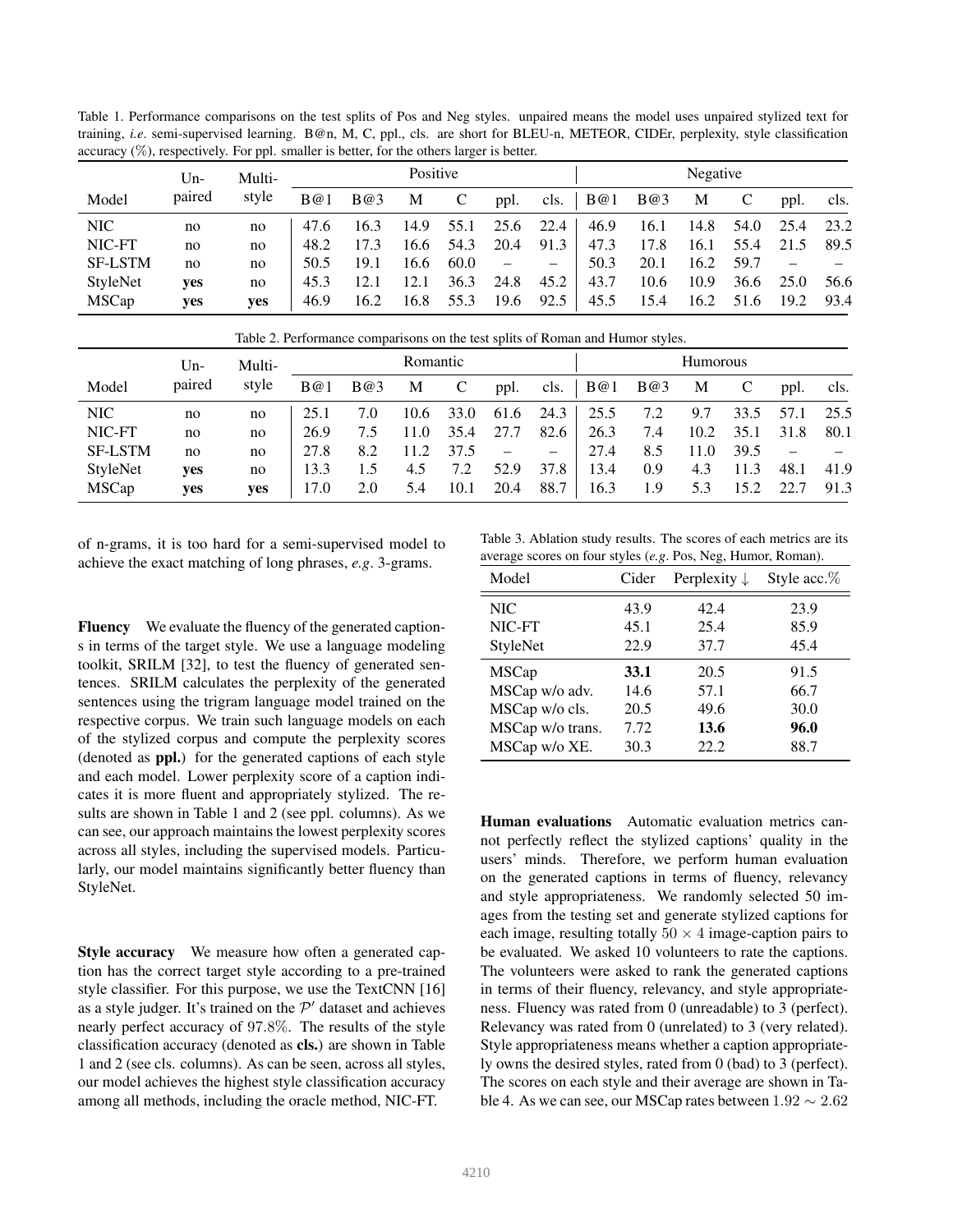| Factual      | a man smiles near people as he                                          | two giraffes are standing outdoors                                      | a man riding skis down a snow                                                                           | an elephant is in some brown                                       |
|--------------|-------------------------------------------------------------------------|-------------------------------------------------------------------------|---------------------------------------------------------------------------------------------------------|--------------------------------------------------------------------|
|              | skateboards indoors.                                                    | near a building.                                                        | covered slope.                                                                                          | grass and some trees.                                              |
| Roman        | a man jumping a skateboard in the<br>room, proud of his accomplishment. | two giraffes are walking through<br>the filed, exploring the woods.     | a man in a black jacket is jumping<br>over a snow covered mountain to<br>experience the thrill of life. | a baby elephant is running through<br>the grass to meet his lover. |
| <b>Humor</b> | his<br>tricks<br>on<br>does<br>man<br>skateboard to show off.           | two hungry giraffes standing in the<br>filed looking for things to eat. | a lonely skier goes down an snowy<br>hill thinking of cute lady skiers.                                 | a elephant is balancing on a grass<br>covered field.               |
| Pos          | a great image of a young people do                                      | two giraffes in a pleasant park are                                     | a amazing people stand on his skis                                                                      | an elephant enjoying the nice day                                  |
|              | tricks on his skateboards.                                              | against beautiful trees.                                                | on a snowy hill.                                                                                        | while standing on the grass.                                       |
| Neg          | a poor boy skateboards in the                                           | two giraffes are against a broken                                       | a man stands on his broken skis in                                                                      | a poor elephant is approaching a                                   |
|              | crowded room.                                                           | tree and dead grass.                                                    | the dirty snow.                                                                                         | dead filed.                                                        |

Figure 4. Examples of the stylized captions generated by MSCap. Each column shows an image and its corresponding captions, while captions at each row correspond to one of the caption styles: factual, romantic, humorous, positive, and negative.

Table 4. Human evaluations results of the generated captions in terms of fluency, relevancy, and style appropriateness.

| Style     | Pos  | Neg  | Roman Humor |      | Avg. |
|-----------|------|------|-------------|------|------|
| Fluency   | 2.62 | 2.43 | 2.12        | 2.04 | 2.30 |
| Relevancy | 2.46 | 2.37 | 2.02        | 1.92 | 2.19 |
| Style     | 2.33 | 2.28 | 2.12        | 2.06 | 2.20 |

on all the items among all styles, which could be considered satisfactory since the highest score is 3.

## 5.2. Ablation Study

We conduct ablation study to show how much each component of MSCap contributes to the caption quality. Specifically, we remove the adversarial loss  $(\mathcal{L}_{adv})$ , the classification loss ( $\mathcal{L}_{cls}$ ) and the back-translation loss ( $\mathcal{L}_{trans}$ ) from the generator's objective function ( $\mathcal{L}_G$  in Eqn. 8), denoted as *w/o adv.*, *w/o. cls.*, and *w/o. trans.*, respectively. To show the effect of our designed generator that enables training directly with unpaired text (Eqn. 4), we train another MSCap model that only use paired data during the XE training, denoted as *w/o XE.*. The results are summarized in Table 3. As we can see, without  $\mathcal{L}_{adv}$ , the model performs very poorly in almost all metrics. We found that its output sentences are mostly non-fluent, which contains many repetitive words, such as "nice nice day", "a a boy". Without  $\mathcal{L}_{cls}$ , the model scores very low on the style classification accuracy, indicating that it fails to generate stylized captions of desired style. Without  $\mathcal{L}_{trans}$ , though the model scores the lowest perplexity and highest style accuracy scores, however, the CIDEr score decreases markedly. This is because although the individual sentences are fluent and

stylized, however, the captions are not event related to the images. Also, we found a large number of captions are identical. The results validate the significance and effectiveness of the back-translation module to enforce relevancy between generated captions and images. Without pre-training on unpaired stylized text (*w/o XE.*), the performance of the model drops on all metrics. We infer that pre-training on unpaired stylized text helps the generator to better capture the language properties of the stylized data.

### 5.3. Example Results

In Figure 4, we show four example captions generated by our MSCap. We can see that the captions are fluent, relevant to the image, and also correctly stylized with the target style. For example, the captions of the first image contain words ("proud", "trick", "great", and "poor" ) that match well with the desired styles (factual, romantic, humorous, positive, and negative styles, respectively).

## 6. Conclusion

We have proposed the MSCap, a multi-style image captioning model trained using unpaired stylized corpus. M-SCap can generate human-like, appropriately stylized, visually grounded, and style-controllable captions. In addition, MSCap is a single unified model that can be easily scaled to more caption styles. Extensive experiments demonstrated the efficacy of MSCap.

## Acknowledgment

This work was supported by National Natural Science Foundation of China (61872366 and 61472422) and Beijing Natural Science Foundation (4192059).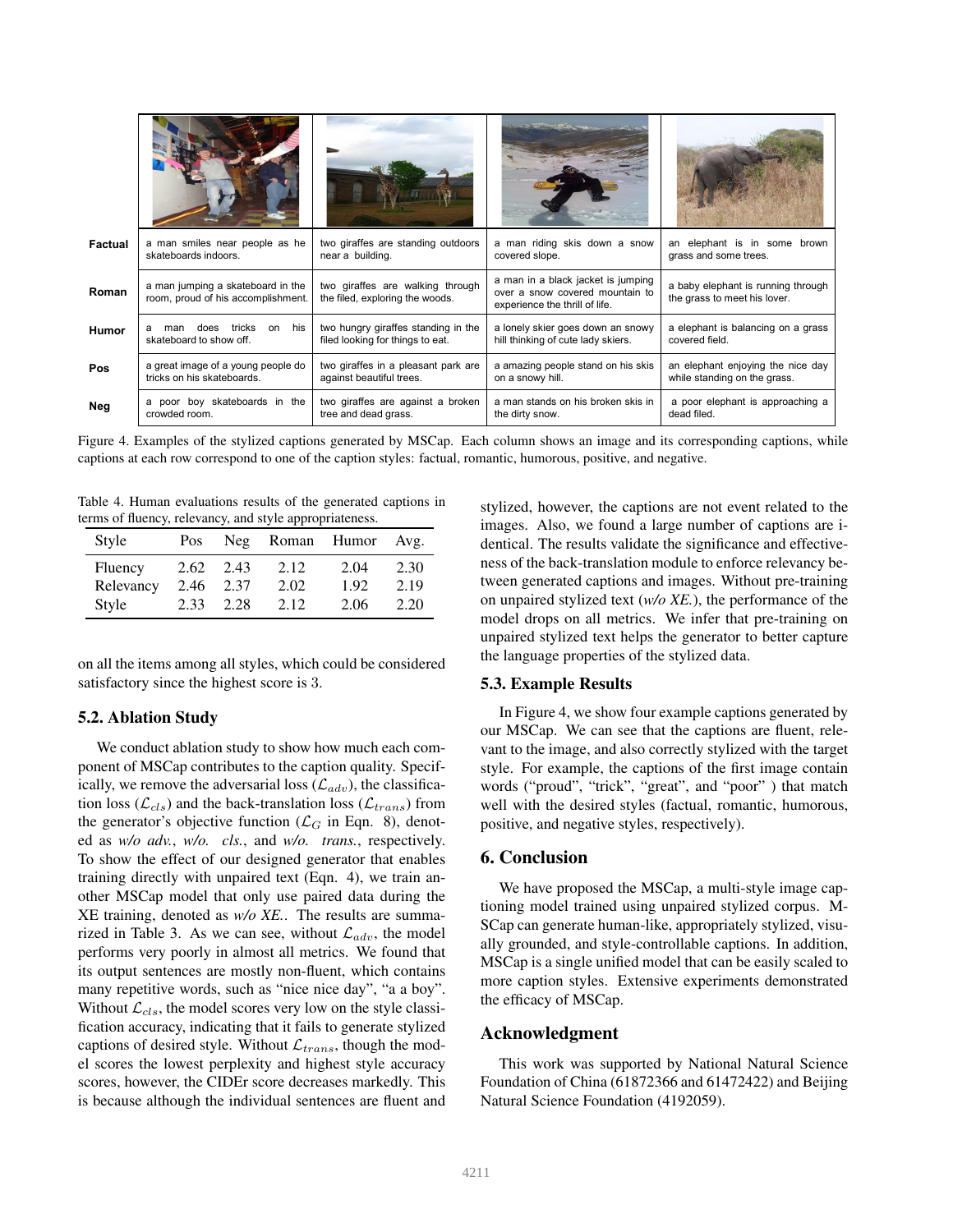## References

- [1] Peter Anderson, Xiaodong He, Chris Buehler, Damien Teney, Mark Johnson, Stephen Gould, and Lei Zhang. Bottom-up and top-down attention for image captioning and vqa. *arXiv preprint arXiv:1707.07998*, 2017.
- [2] Martin Arjovsky, Soumith Chintala, and Léon Bottou. Wasserstein gan. *arXiv preprint arXiv:1701.07875*, 2017.
- [3] Dzmitry Bahdanau, Kyunghyun Cho, and Yoshua Bengio. Neural machine translation by jointly learning to align and translate. *arXiv preprint arXiv:1409.0473*, 2014.
- [4] Allan Bell. Language style as audience design. *Language in society*, 13(2):145–204, 1984.
- [5] Konstantinos Bousmalis, Nathan Silberman, David Dohan, Dumitru Erhan, and Dilip Krishnan. Unsupervised pixellevel domain adaptation with generative adversarial networks. In *The IEEE Conference on Computer Vision and Pattern Recognition (CVPR)*, volume 1, page 7, 2017.
- [6] Andrew Brock, Theodore Lim, James M Ritchie, and Nick Weston. Neural photo editing with introspective adversarial networks. *arXiv preprint arXiv:1609.07093*, 2016.
- [7] Tianlang Chen, Zhongping Zhang, Quanzeng You, Chen Fang, Zhaowen Wang, Hailin Jin, and Jiebo Luo. " factual" or" emotional": Stylized image captioning with adaptive learning and attention. *arXiv preprint arXiv:1807.03871*, 2018.
- [8] Kyunghyun Cho, Bart Van Merriënboer, Caglar Gulcehre, Dzmitry Bahdanau, Fethi Bougares, Holger Schwenk, and Yoshua Bengio. Learning phrase representations using rnn encoder-decoder for statistical machine translation. *arXiv preprint arXiv:1406.1078*, 2014.
- [9] Yunjey Choi, Minje Choi, Munyoung Kim, Jung-Woo Ha, Sunghun Kim, and Jaegul Choo. Stargan: Unified generative adversarial networks for multi-domain image-to-image translation. *arXiv preprint*, 1711, 2017.
- [10] Chuang Gan, Zhe Gan, Xiaodong He, Jianfeng Gao, and Li Deng. Stylenet: Generating attractive visual captions with styles. In *Proc IEEE Conf on Computer Vision and Pattern Recognition*, pages 3137–3146, 2017.
- [11] Ian Goodfellow, Jean Pouget-Abadie, Mehdi Mirza, Bing Xu, David Warde-Farley, Sherjil Ozair, Aaron Courville, and Yoshua Bengio. Generative adversarial nets. In *Advances in neural information processing systems*, pages 2672–2680, 2014.
- [12] Kaiming He, Xiangyu Zhang, Shaoqing Ren, and Jian Sun. Deep residual learning for image recognition. *computer vision and pattern recognition*, pages 770–778, 2016.
- [13] Zhiting Hu, Zichao Yang, Xiaodan Liang, Ruslan Salakhutdinov, and Eric P Xing. Toward controlled generation of text. *arXiv preprint arXiv:1703.00955*, 2017.
- [14] Melvin Johnson, Mike Schuster, Quoc V Le, Maxim Krikun, Yonghui Wu, Zhifeng Chen, Nikhil Thorat, Fernanda Viegas, ´ Martin Wattenberg, Greg Corrado, et al. Google's multilingual neural machine translation system: enabling zero-shot translation. *arXiv preprint arXiv:1611.04558*, 2016.
- [15] Taeksoo Kim, Moonsu Cha, Hyunsoo Kim, Jung Kwon Lee, and Jiwon Kim. Learning to discover cross-domain relations

with generative adversarial networks. *arXiv preprint arXiv:1703.05192*, 2017.

- [16] Yoon Kim. Convolutional neural networks for sentence classification. *arXiv preprint arXiv:1408.5882*, 2014.
- [17] Yoon Kim, Yacine Jernite, David Sontag, and Alexander M Rush. Character-aware neural language models. In *AAAI*, pages 2741–2749, 2016.
- [18] Diederik Kingma and Jimmy Ba. Adam: A method for stochastic optimization. *arXiv preprint arXiv:1412.6980*, 2014.
- [19] Matt J Kusner, Brooks Paige, and José Miguel Hernández-Lobato. Grammar variational autoencoder. *arXiv preprint arXiv:1703.01925*, 2017.
- [20] Christian Ledig, Lucas Theis, Ferenc Huszár, Jose Caballero, Andrew Cunningham, Alejandro Acosta, Andrew P Aitken, Alykhan Tejani, Johannes Totz, Zehan Wang, et al. Photorealistic single image super-resolution using a generative adversarial network. In *CVPR*, volume 2, page 4, 2017.
- [21] Dianqi Li, Xiaodong He, Qiuyuan Huang, Ming-Ting Sun, and Lei Zhang. Generating diverse and accurate visual captions by comparative adversarial learning. *arXiv preprint arXiv:1804.00861*, 2018.
- [22] Tsungyi Lin, Michael Maire, Serge J Belongie, James Hays, Pietro Perona, Deva Ramanan, Piotr Dollar, and C Lawrence Zitnick. Microsoft coco: Common objects in context. *european conference on computer vision*, pages 740–755, 2014.
- [23] Jiasen Lu, Caiming Xiong, Devi Parikh, and Richard Socher. Knowing when to look: Adaptive attention via a visual sentinel for image captioning. In *Proceedings of the IEEE Conference on Computer Vision and Pattern Recognition (CVPR)*, volume 6, 2017.
- [24] Alexander Mathews, Lexing Xie, and Xuming He. Semstyle: Learning to generate stylised image captions using unaligned text. In *Proceedings of the IEEE Conference on Computer Vision and Pattern Recognition*, pages 8591–8600, 2018.
- [25] Alexander Patrick Mathews, Lexing Xie, and Xuming He. Senticap: Generating image descriptions with sentiments. In *AAAI*, pages 3574–3580, 2016.
- [26] Augustus Odena, Christopher Olah, and Jonathon Shlens. Conditional image synthesis with auxiliary classifier gans. *arXiv preprint arXiv:1610.09585*, 2016.
- [27] Bryan A Plummer, Liwei Wang, Chris M Cervantes, Juan C Caicedo, Julia Hockenmaier, and Svetlana Lazebnik. Flickr30k entities: Collecting region-to-phrase correspondences for richer image-to-sentence models. In *Proceedings of the IEEE international conference on computer vision*, pages 2641–2649, 2015.
- [28] Steven J Rennie, Etienne Marcheret, Youssef Mroueh, Jarret Ross, and Vaibhava Goel. Self-critical sequence training for image captioning. *computer vision and pattern recognition*, 2017.
- [29] Rakshith Shetty, Marcus Rohrbach, Lisa Anne Hendricks, Mario Fritz, and Bernt Schiele. Speaking the same language: Matching machine to human captions by adversarial training. In *Proceedings of the IEEE International Conference on Computer Vision (ICCV)*, 2017.